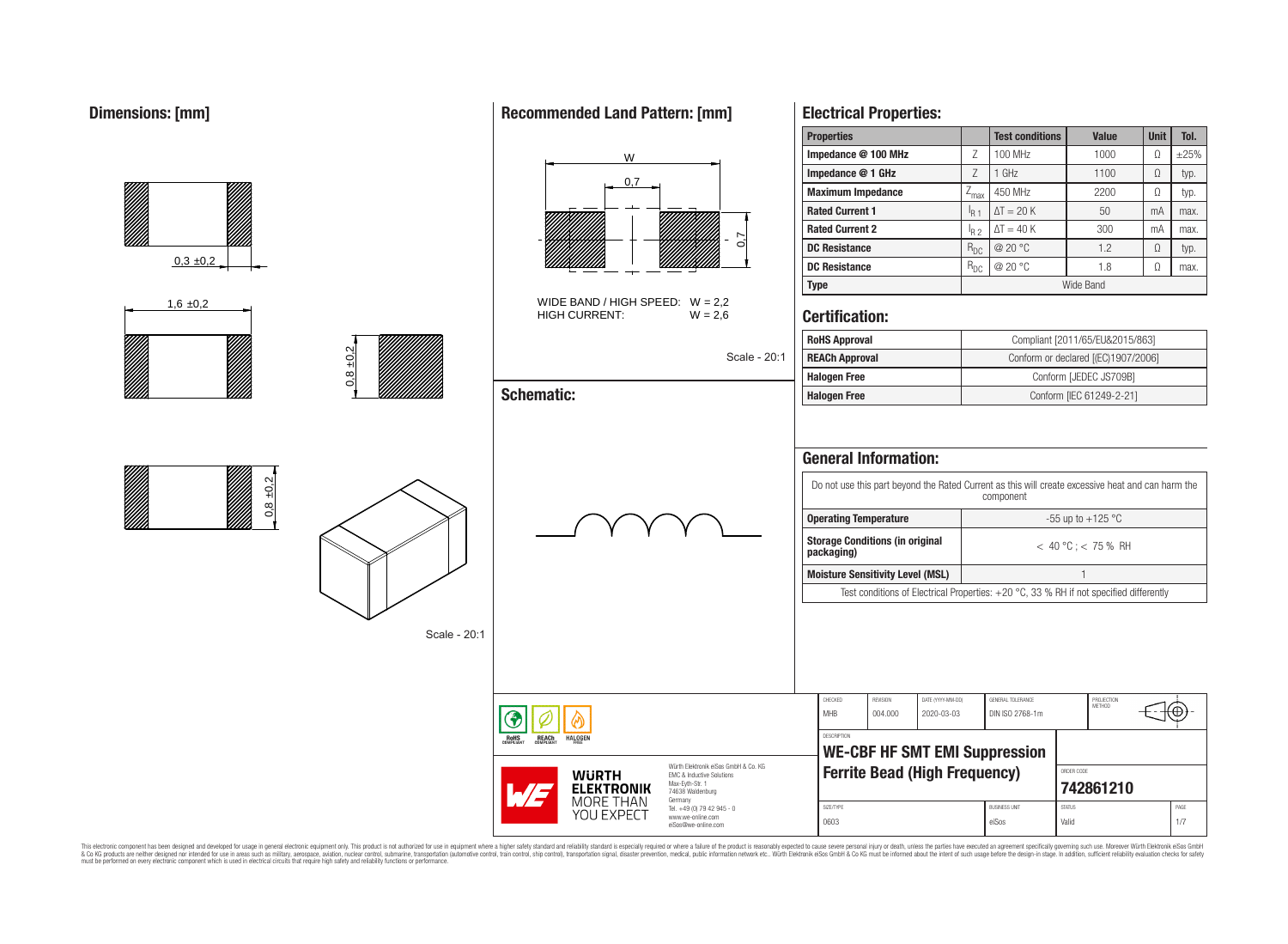# **Typical Impedance Characteristics:**



This electronic component has been designed and developed for usage in general electronic equipment only. This product is not authorized for use in equipment where a higher safely standard and reliability standard si espec & Ook product a label and the membed of the seasuch as marked and as which such a membed and the such assume that income in the seasuch and the simulation and the such assume that include to the such a membed and the such

# **DC bias current:**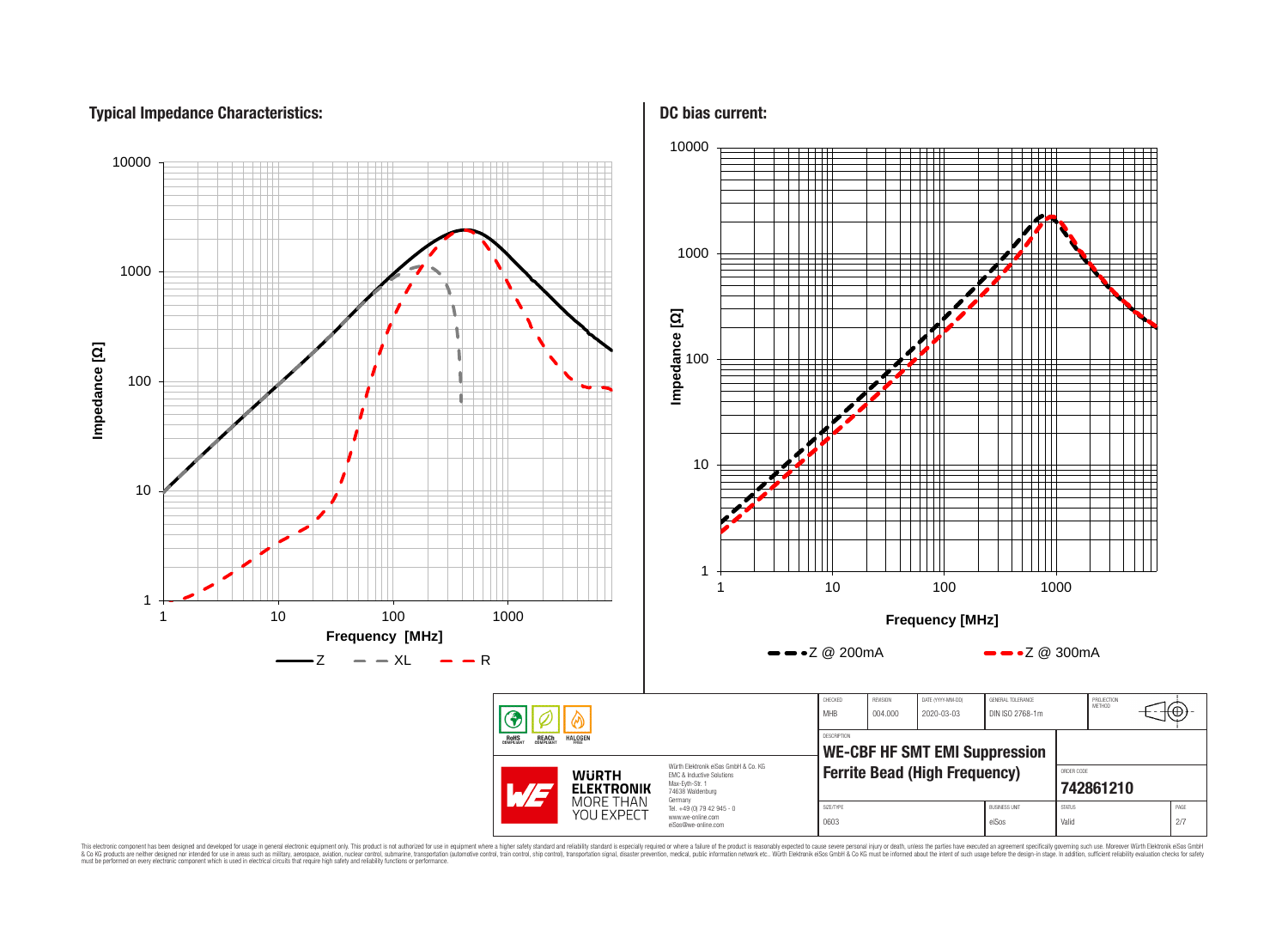





This electronic component has been designed and developed for usage in general electronic equipment only. This product is not authorized for subserved requipment where a higher selection equipment where a higher selection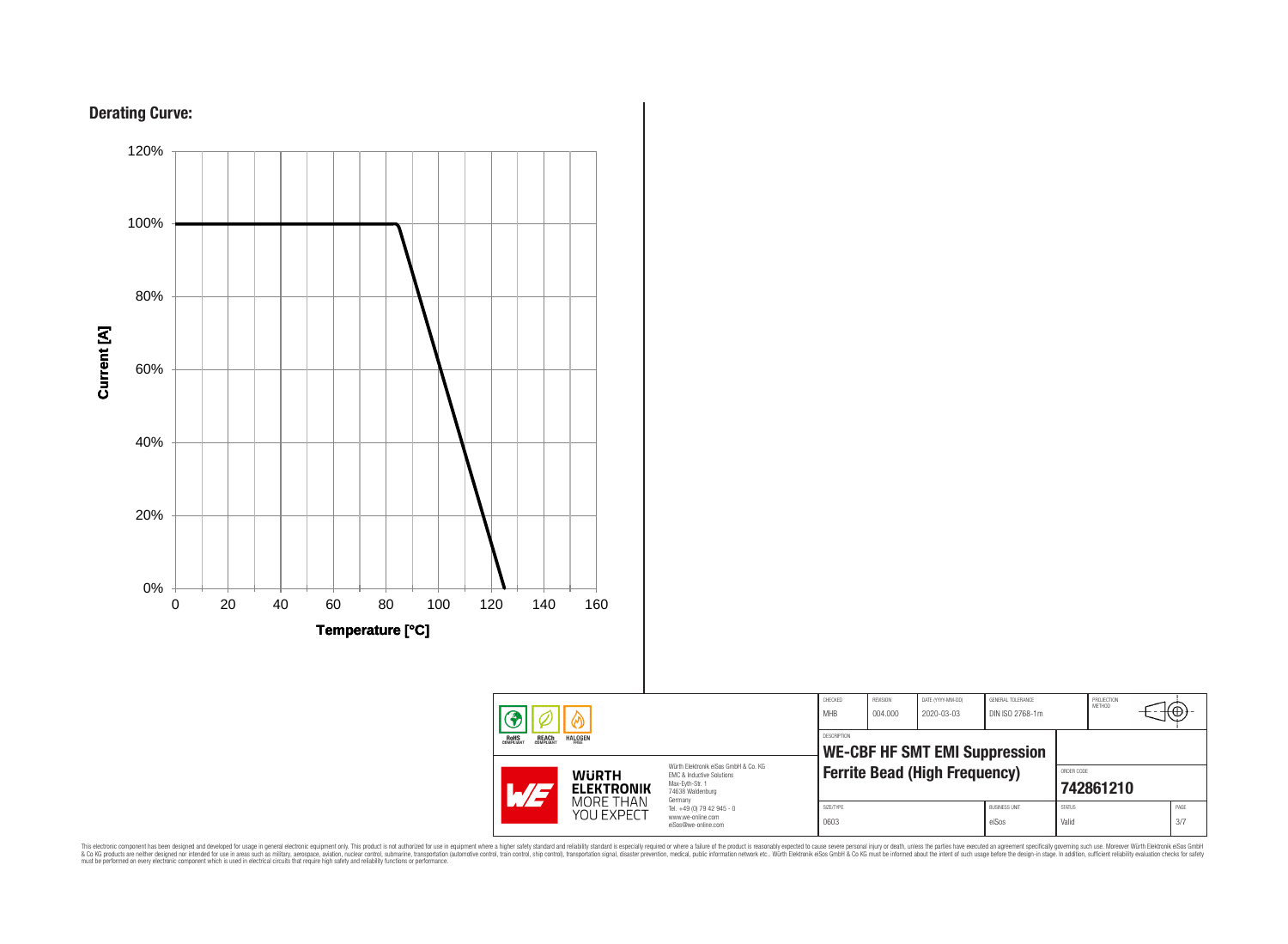# **Packaging Specification - Tape and Reel: [mm]**

| $\mathsf{A}$<br>DO <sub>1</sub>                                                                                                                                                                     | P <sub>0</sub><br>P2<br>핀<br>ш                                                         | $\geq$                                                                                                                                                                                 | $T (=K0)$                                                              |                                      |          |                                      |                               |                         |    |             |
|-----------------------------------------------------------------------------------------------------------------------------------------------------------------------------------------------------|----------------------------------------------------------------------------------------|----------------------------------------------------------------------------------------------------------------------------------------------------------------------------------------|------------------------------------------------------------------------|--------------------------------------|----------|--------------------------------------|-------------------------------|-------------------------|----|-------------|
| 旧印<br>$\Box$<br>上山<br>A                                                                                                                                                                             | F<br>.<br>E2<br>ᆸ<br>P1                                                                | T1                                                                                                                                                                                     | top cover<br>tape<br>T1                                                |                                      |          |                                      |                               |                         |    |             |
| End                                                                                                                                                                                                 | Feeding direction-<br>→                                                                | Start                                                                                                                                                                                  | Carrier Tape                                                           |                                      |          |                                      |                               |                         |    |             |
| $(+)$<br>ГП<br>ГП<br>$\Box$<br>$\mathsf{L}\,\mathsf{J}$<br>$\mathsf{L}\,\mathsf{J}$<br>$\perp$<br>No Component<br>min.160mm<br>packaging is reffered to the international standard IEC 60286-3:2013 | $+$<br>$^+$<br>$\Box$<br>$\Box$<br>Components                                          | $(+)$<br>$^{+}$<br>$\Gamma$ $\bar{\Gamma}$<br>$\Gamma$ $\bar{\Gamma}$<br>$\mathsf{L}\,\mathsf{J}$<br>$\mathsf{L}\,\mathsf{J}$<br>No Component<br>min. 100mm<br>Cover Tape<br>min.400mm | Cover Tape                                                             |                                      |          |                                      |                               |                         |    |             |
| A0<br>B <sub>0</sub><br>tolerance<br>$+0,3 -0,1$<br>typ.<br>typ.                                                                                                                                    | <b>P1</b><br>T1<br> D0 <br>E1<br>$+0,1 -0,0$<br>$\pm 0,1$<br>$\pm$ 0,1<br>max.<br>max. | P2<br>P <sub>0</sub><br>IE <sub>2</sub><br>±0,05<br>±0,05<br>±0.1<br>I <sub>min</sub><br>pcs.                                                                                          | VPE / packaging unit                                                   |                                      |          |                                      |                               |                         |    |             |
| size<br>0603<br>1.10<br>1.88<br>8.00                                                                                                                                                                | 4.00<br>1.10<br> 0.10 <br>1.50<br>1.75                                                 | 4000<br>6.25<br>3.50<br>4.00<br>2.00                                                                                                                                                   |                                                                        | CHECKED                              | REVISION | DATE (YYYY-MM-DD)                    | GENERAL TOLERANCE             | PROJECTION<br>METHOD    |    |             |
| $165^{\circ} - 180^{\circ}$                                                                                                                                                                         |                                                                                        |                                                                                                                                                                                        |                                                                        | MHB                                  | 004.000  | 2020-03-03                           | DIN ISO 2768-1m               |                         | ਼⊕ |             |
|                                                                                                                                                                                                     |                                                                                        | <b>ROHS</b><br>COMPLIANT<br><b>REACH</b><br>COMPLIANT<br><b>HALOGEN</b>                                                                                                                |                                                                        | DESCRIPTION                          |          | <b>WE-CBF HF SMT EMI Suppression</b> |                               |                         |    |             |
|                                                                                                                                                                                                     |                                                                                        | Würth Elektronik eiSos GmbH & Co. KG<br><b>WURTH</b><br>EMC & Inductive Solutions<br>Max-Eyth-Str. 1<br><b>ELEKTRONIK</b><br>WĘ<br>74638 Waldenburg<br>MORE THAN<br>Germany            |                                                                        | <b>Ferrite Bead (High Frequency)</b> |          |                                      |                               | ORDER CODE<br>742861210 |    |             |
|                                                                                                                                                                                                     | Pull-of force<br>Tape width<br>8 <sub>mm</sub><br>$0,1 N - 1,0 N$                      | YOU EXPECT                                                                                                                                                                             | Tel. +49 (0) 79 42 945 - 0<br>www.we-online.com<br>eiSos@we-online.com | SIZE/TYPE<br>0603                    |          |                                      | <b>BUSINESS UNIT</b><br>eiSos | <b>STATUS</b><br>Valid  |    | PAGE<br>4/7 |
|                                                                                                                                                                                                     |                                                                                        |                                                                                                                                                                                        |                                                                        |                                      |          |                                      |                               |                         |    |             |

**A B C D N W1 W2 W3 W3 tolerance** ±2,0 min. ±0,8 min. min. +1,5 max. min. max. **Tape width** 8 mm 178.00 1.50 13.00 20.20 100.00 8.40 14.40 7.90 10.90

This electronic component has been designed and developed for usage in general electronic equipment only. This product is not authorized for subserved requipment where a higher selection equipment where a higher selection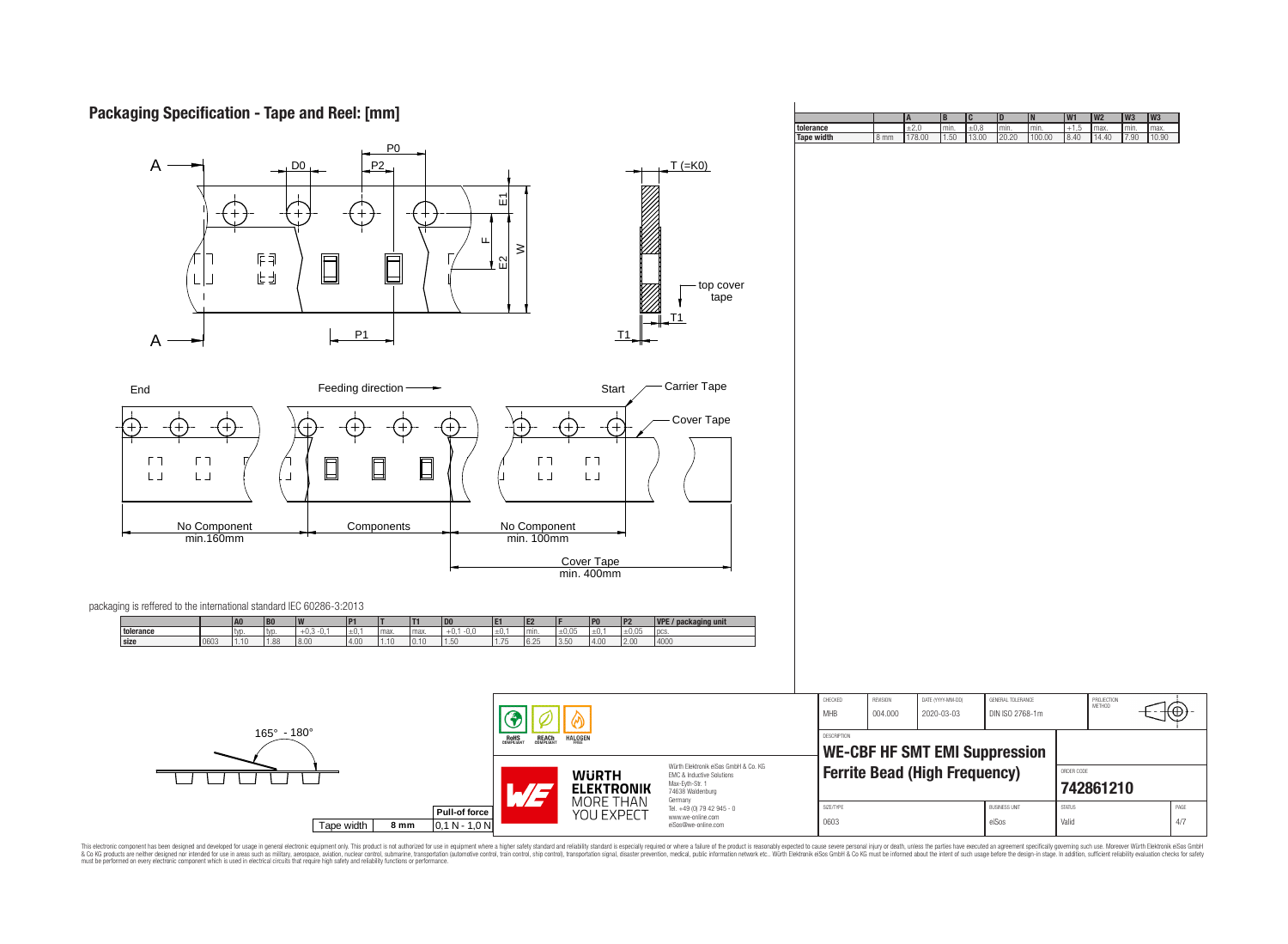# **Classification Reflow Profile for SMT components:**



# **Classification Reflow Soldering Profile:**

| <b>Profile Feature</b>                              |                | Value                            |
|-----------------------------------------------------|----------------|----------------------------------|
| <b>Preheat Temperature Min</b>                      | s min          | 150 °C                           |
| <b>Preheat Temperature Max</b>                      | 's max         | 200 °C                           |
| Preheat Time $t_s$ from $T_{s min}$ to $T_{s max}$  | $t_{\rm s}$    | 60 - 120 seconds                 |
| Ramp-up Rate $(T_1$ to $T_p$ )                      |                | 3 °C/ second max.                |
| <b>Liquidous Temperature</b>                        | h.             | 217°C                            |
| Time t <sub>1</sub> maintained above T <sub>1</sub> | t <sub>ı</sub> | $60 - 150$ seconds               |
| Peak package body temperature                       | י"             | $T_p \leq T_c$ , see Table below |
| Time within 5°C of actual peak<br>temperature       | t <sub>p</sub> | $20 - 30$ seconds                |
| Ramp-down Rate $(T_p$ to $T_1$ )                    |                | 6 °C/ second max.                |
| Time 25°C to peak temperature                       |                | 8 minutes max.                   |

refer to IPC/ JEDEC J-STD-020E

# **Package Classification Reflow Temperature (T<sup>c</sup> ):**

| <b>Properties</b>                                                  | Volume mm <sup>3</sup><br>$350$ | Volume mm <sup>3</sup><br>350-2000 | Volume mm <sup>3</sup><br>>2000 |
|--------------------------------------------------------------------|---------------------------------|------------------------------------|---------------------------------|
| <b>PB-Free Assembly   Package Thickness</b><br>$< 1.6$ mm          | 260 °C                          | 260 °C                             | 260 °C                          |
| <b>PB-Free Assembly   Package Thickness</b><br>$1.6$ mm $- 2.5$ mm | 260 °C                          | 250 °C                             | 245 °C                          |
| <b>PB-Free Assembly   Package Thickness  </b><br>$>2.5$ mm         | 250 °C                          | 245 °C                             | 245 °C                          |

refer to IPC/ JEDEC J-STD-020E

| <b>HALOGEN</b><br><b>ROHS</b><br>COMPLIANT<br><b>REACH</b><br>COMPLIANT |                                   | CHECKED<br><b>MHB</b>                                                                                               | REVISION<br>004.000 | DATE (YYYY-MM-DD)<br>2020-03-03 | GENERAL TOLERANCE<br>DIN ISO 2768-1m |                               | PROJECTION<br>METHOD   | €Θ        |             |
|-------------------------------------------------------------------------|-----------------------------------|---------------------------------------------------------------------------------------------------------------------|---------------------|---------------------------------|--------------------------------------|-------------------------------|------------------------|-----------|-------------|
|                                                                         |                                   | DESCRIPTION<br><b>WE-CBF HF SMT EMI Suppression</b>                                                                 |                     |                                 |                                      |                               |                        |           |             |
| $\mathcal{A}/\mathcal{A}$                                               | <b>WURTH</b><br><b>ELEKTRONIK</b> | Würth Flektronik eiSos GmbH & Co. KG<br>FMC & Inductive Solutions<br>Max-Evth-Str. 1<br>74638 Waldenburg<br>Germany |                     |                                 | <b>Ferrite Bead (High Frequency)</b> |                               | ORDER CODE             | 742861210 |             |
|                                                                         | MORE THAN<br>YOU EXPECT           | Tel. +49 (0) 79 42 945 - 0<br>www.we-online.com<br>eiSos@we-online.com                                              | SIZE/TYPE<br>0603   |                                 |                                      | <b>BUSINESS UNIT</b><br>eiSos | <b>STATUS</b><br>Valid |           | PAGE<br>5/7 |

This electronic component has been designed and developed for usage in general electronic equipment only. This product is not authorized for subserved requipment where a higher selection equipment where a higher selection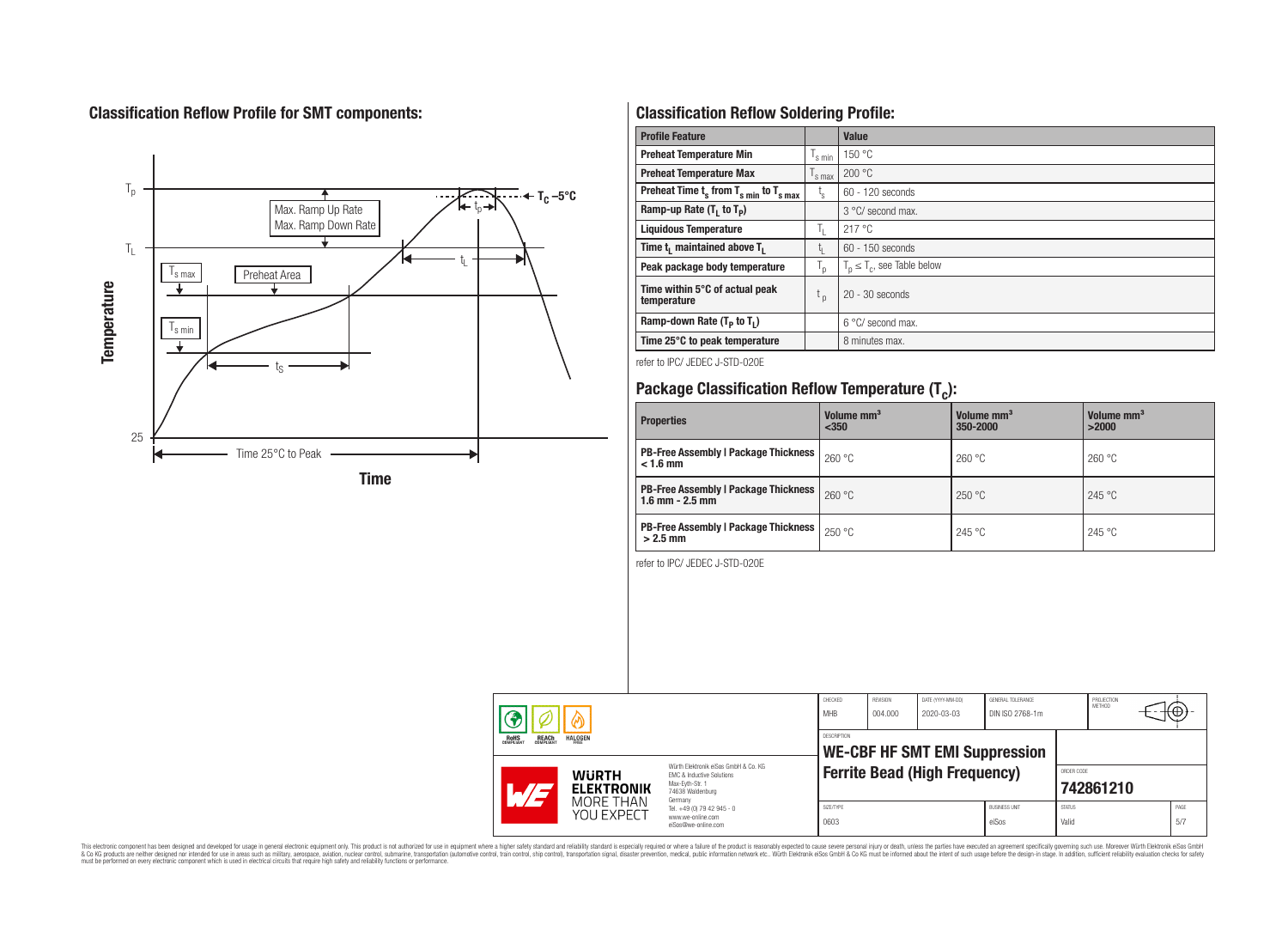# **Cautions and Warnings:**

# **The following conditions apply to all goods within the product series of WE-CBF-HF of Würth Elektronik eiSos GmbH & Co. KG:**

### **General:**

- This electronic component is designed and manufactured for use in general electronic equipment.
- Würth Elektronik must be asked for written approval (following the PPAP procedure) before incorporating the components into any equipment in fields such as military, aerospace, aviation, nuclear control, submarine, transportation (automotive control, train control, ship control), transportation signal, disaster prevention, medical, public information network, etc. where higher safety and reliability are especially required and/or if there is the possibility of direct damage or human injury.
- Electronic components that will be used in safety-critical or high-reliability applications, should be pre-evaluated by the customer.
- The component is designed and manufactured to be used within the datasheet specified values. If the usage and operation conditions specified in the datasheet are not met, the component may be damaged or dissolved.
- Do not drop or impact the components, the component may be damaged
- Würth Elektronik products are qualified according to international standards, which are listed in each product reliability report. Würth Elektronik does not warrant any customer qualified product characteristics beyond Würth Elektroniks' specifications, for its validity and sustainability over time.
- The responsibility for the applicability of the customer specific products and use in a particular customer design is always within the authority of the customer. All technical specifications for standard products also apply to customer specific products.

## **Product specific:**

Soldering:

- The solder profile must comply with the technical product specifications. All other profiles will void the warranty. Wave soldering is allowed for components bigger than 0805 after evaluation and approval.
- All other soldering methods are at the customers' own risk.

#### Cleaning and Washing:

• Washing agents used during the production to clean the customer application might damage or change the characteristics of the wire insulation, marking or plating. Washing agents may have a negative effect on the long-term functionality of the product.

#### Potting:

• If the product is potted in the customer application, the potting material might shrink or expand during and after hardening. Shrinking could lead to an incomplete seal, allowing contaminants into the core. Expansion could damage the components. We recommend a manual inspection after potting to avoid these effects.

#### Storage Conditions:

- A storage of Würth Elektronik products for longer than 12 months is not recommended. Within other effects, the terminals may suffer degradation, resulting in bad solderability. Therefore, all products shall be used within the period of 12 months based on the day of shipment.
- Do not expose the components to direct sunlight.
- The storage conditions in the original packaging are defined according to DIN EN 61760-2.
- The storage conditions stated in the original packaging apply to the storage time and not to the transportation time of the components.

### **Packaging:**

• The packaging specifications apply only to purchase orders comprising whole packaging units. If the ordered quantity exceeds or is lower than the specified packaging unit, packaging in accordance with the packaging specifications cannot be ensured.

Handling:

- Violation of the technical product specifications such as exceeding the nominal rated current will void the warranty.
- The temperature rise of the component must be taken into consideration. The operating temperature is comprised of ambient temperature and temperature rise of the component.The operating temperature of the component shall not exceed the maximum temperature specified.

These cautions and warnings comply with the state of the scientific and technical knowledge and are believed to be accurate and reliable. However, no responsibility is assumed for inaccuracies or incompleteness.

| <b>HALOGEN</b><br>REACH<br>COMPLIANT<br>ROHS<br>COMPLIANT |                                                                                                                                                                                               | CHECKED<br><b>MHB</b>                                      | REVISION<br>004.000 | DATE (YYYY-MM-DD)<br>2020-03-03      | GENERAL TOLERANCE<br>DIN ISO 2768-1m |                        | PROJECTION<br><b>METHOD</b> | ťΨ          |
|-----------------------------------------------------------|-----------------------------------------------------------------------------------------------------------------------------------------------------------------------------------------------|------------------------------------------------------------|---------------------|--------------------------------------|--------------------------------------|------------------------|-----------------------------|-------------|
|                                                           |                                                                                                                                                                                               | <b>DESCRIPTION</b><br><b>WE-CBF HF SMT EMI Suppression</b> |                     |                                      |                                      |                        |                             |             |
| <b>WURTH</b><br><b>ELEKTRONIK</b>                         | Würth Elektronik eiSos GmbH & Co. KG<br>EMC & Inductive Solutions<br>Max-Eyth-Str. 1<br>74638 Waldenburg<br>Germany<br>Tel. +49 (0) 79 42 945 - 0<br>www.we-online.com<br>eiSos@we-online.com |                                                            |                     | <b>Ferrite Bead (High Frequency)</b> |                                      | ORDER CODE             | 742861210                   |             |
| MORF THAN<br>YOU EXPECT                                   |                                                                                                                                                                                               | SIZE/TYPE<br>0603                                          |                     |                                      | <b>BUSINESS UNIT</b><br>eiSos        | <b>STATUS</b><br>Valid |                             | PAGE<br>6/7 |

This electronic component has been designed and developed for usage in general electronic equipment only. This product is not authorized for use in equipment where a higher safety standard and reliability standard si espec & Ook product a label and the membed of the seasuch as marked and as which such a membed and the such assume that income in the seasuch and the simulation and the such assume that include to the such a membed and the such